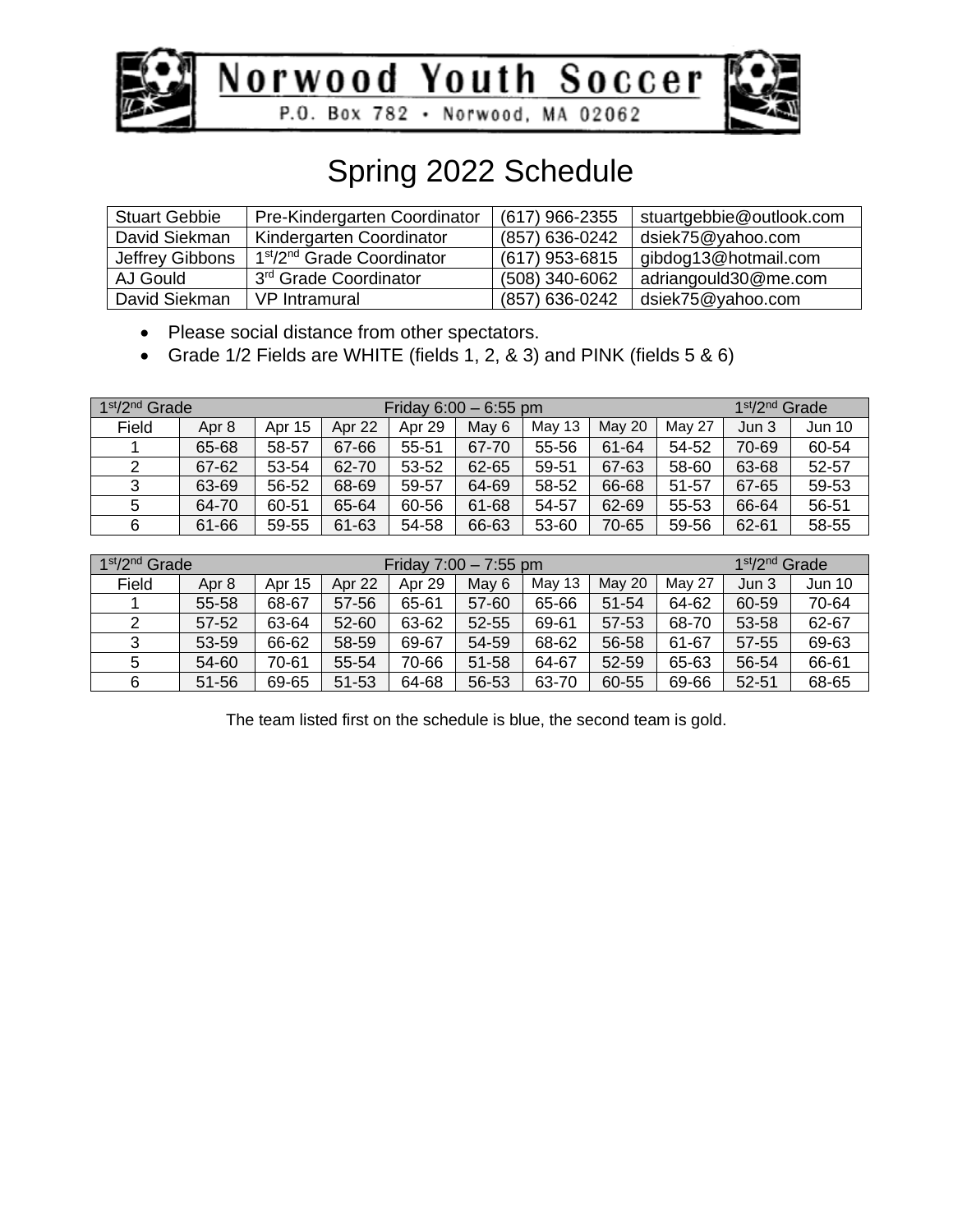



### Spring 2022 Schedule

| <b>Stuart Gebbie</b> | Pre-Kindergarten Coordinator                       | (617) 966-2355 | stuartgebbie@outlook.com |
|----------------------|----------------------------------------------------|----------------|--------------------------|
| David Siekman        | Kindergarten Coordinator                           | (857) 636-0242 | dsiek75@yahoo.com        |
| Jeffrey Gibbons      | 1 <sup>st</sup> /2 <sup>nd</sup> Grade Coordinator | (617) 953-6815 | gibdog13@hotmail.com     |
| AJ Gould             | 3 <sup>rd</sup> Grade Coordinator                  | (508) 340-6062 | adriangould30@me.com     |
| David Siekman        | VP Intramural                                      | (857) 636-0242 | dsiek75@yahoo.com        |

- Please social distance from other spectators.
- Pre-K & Kindergarten fields are Red
	- o Pre-K plays on half a red field
		- o Kindergarten plays on full red field / the team listed first on the schedule is blue, the second team is gold

| Kindergarten |           |           |           | Saturday 8:30 - 9:30 am |           |           | Kindergarten |           |           |           |
|--------------|-----------|-----------|-----------|-------------------------|-----------|-----------|--------------|-----------|-----------|-----------|
| Field        | Apr 9     | Apr 16    | Apr 23    | Apr 30                  | May 7     | May 14    | May 21       | May 28    | Jun 4     | Jun 11    |
| 1 Front      | 34-36     | 43-32     | 34-43     | 44-33                   | $32 - 44$ | 35-32     | 38-44        | $31 - 34$ | 39-37     | 40-38     |
| <b>Back</b>  | 42-31     | 38-36     | 44-40     | $31 - 39$               | 36-43     | 43-41     | $32 - 31$    | 40-32     | 43-42     | 32-39     |
| 5 Front      | 43-33     | 40-42     | 32-37     | 42-32                   | 34-42     | 42-38     | $33 - 40$    | 35-38     | 38-31     | 42-37     |
| 5 Back       | 41-32     | 35-39     | $33 - 42$ | 43-38                   | $31 - 40$ | 37-36     | 41-37        | $42 - 41$ | 32-33     | $35 - 41$ |
| 5/6          | 39-38     | 37-33     | 39-36     | 40-35                   | 33-35     | 40-39     | 34-35        | 33-39     | 36-35     | 36-31     |
| 6 Front      | 44-35     | 41-34     | 35-31     | 37-34                   | 39-41     | $31 - 33$ | 36-42        | 36-44     | $34 - 40$ | 44-43     |
| 6 Back       | $37 - 40$ | $31 - 44$ | 38-41     | 41-36                   | 38-37     | 44-34     | 39-43        | $37 - 43$ | $41 - 44$ | 33-34     |

The team listed first on the schedule is blue, the second team is gold.

| Pre-K       |           | Saturday 9:40 - 10:40 am |                   |           |           |           |           |          |           |               |
|-------------|-----------|--------------------------|-------------------|-----------|-----------|-----------|-----------|----------|-----------|---------------|
| Field       | Apr 9     | Apr 16                   | Apr <sub>23</sub> | Apr 30    | May 7     | May 14    | May 21    | May 28   | Jun 4     | <b>Jun 11</b> |
| 5 Front A   | $3 - 19$  | $15 - 16$                | $3 - 16$          | $6 - 12$  | $11 - 19$ | $8 - 18$  | $9 - 3$   | $15 - 3$ | $10 - 4$  | $4 - 11$      |
| 5 Back B    | $7 - 13$  | $6 - 11$                 | $17 - 4$          | $2 - 14$  | $17-9$    | 4-3       | $18 - 20$ | $4 - 18$ | $7 - 15$  | $19 - 2$      |
| 5/6 Front A | $17 - 20$ | $19 - 7$                 | $7-5$             | $16 - 7$  | $1 - 6$   | $19 - 14$ | $17 - 15$ | $8 - 11$ | $12 - 16$ | $5-6$         |
| 6 Front B   | $18-2$    | $12 - 17$                | $8 - 15$          | $13 - 11$ | $14 - 13$ | $2 - 1$   | $6 - 2$   | $13 - 6$ | $2 - 13$  | $15 - 18$     |
| 6 Back A    | $5 - 15$  | $3 - 5$                  | $11 - 2$          | $3 - 8$   | $20-3$    | $20 - 7$  | $1 - 13$  | $19-1$   | $18-9$    | $8 - 12$      |

| Pre-K       |           | Saturday 10:45 - 11:45 am<br>Pre-K |           |           |           |           |           |           |           |               |
|-------------|-----------|------------------------------------|-----------|-----------|-----------|-----------|-----------|-----------|-----------|---------------|
| Field       | Apr 9     | Apr 16                             | Apr 23    | Apr 30    | May 7     | May 14    | May 21    | May 28    | Jun 4     | <b>Jun 11</b> |
| 5 Front A   | $8 - 4$   | $9 - 8$                            | 18-19     | $9 - 4$   | $7-8$     | $5 - 11$  | 7-4       | $2 - 17$  | $1 - 5$   | $3 - 7$       |
| 5 Back B    | $10 - 6$  | $1 - 14$                           | $12 - 1$  | $19 - 10$ | $12 - 2$  | $15 - 9$  | $14-5$    | $16 - 14$ | $17-3$    | $9 - 10$      |
| 5/6 Front A | $16-9$    | $2 - 10$                           | $10 - 13$ | $15 - 20$ | $18 - 16$ | $6 - 17$  | $11 - 16$ | $20 - 10$ | $6 - 19$  | $16 - 1$      |
| 6 Front B   | $11 - 1$  | $4 - 20$                           | $14-6$    | $5 - 18$  | $10-5$    | $16 - 10$ | $10 - 8$  | $5 - 12$  | $11 - 20$ | $20 - 14$     |
| 6 Back A    | $14 - 12$ | $13 - 18$                          | $20 - 9$  | 1-17      | $4 - 15$  | $13 - 12$ | $12 - 19$ | $9 - 7$   | $14 - 8$  | $13 - 17$     |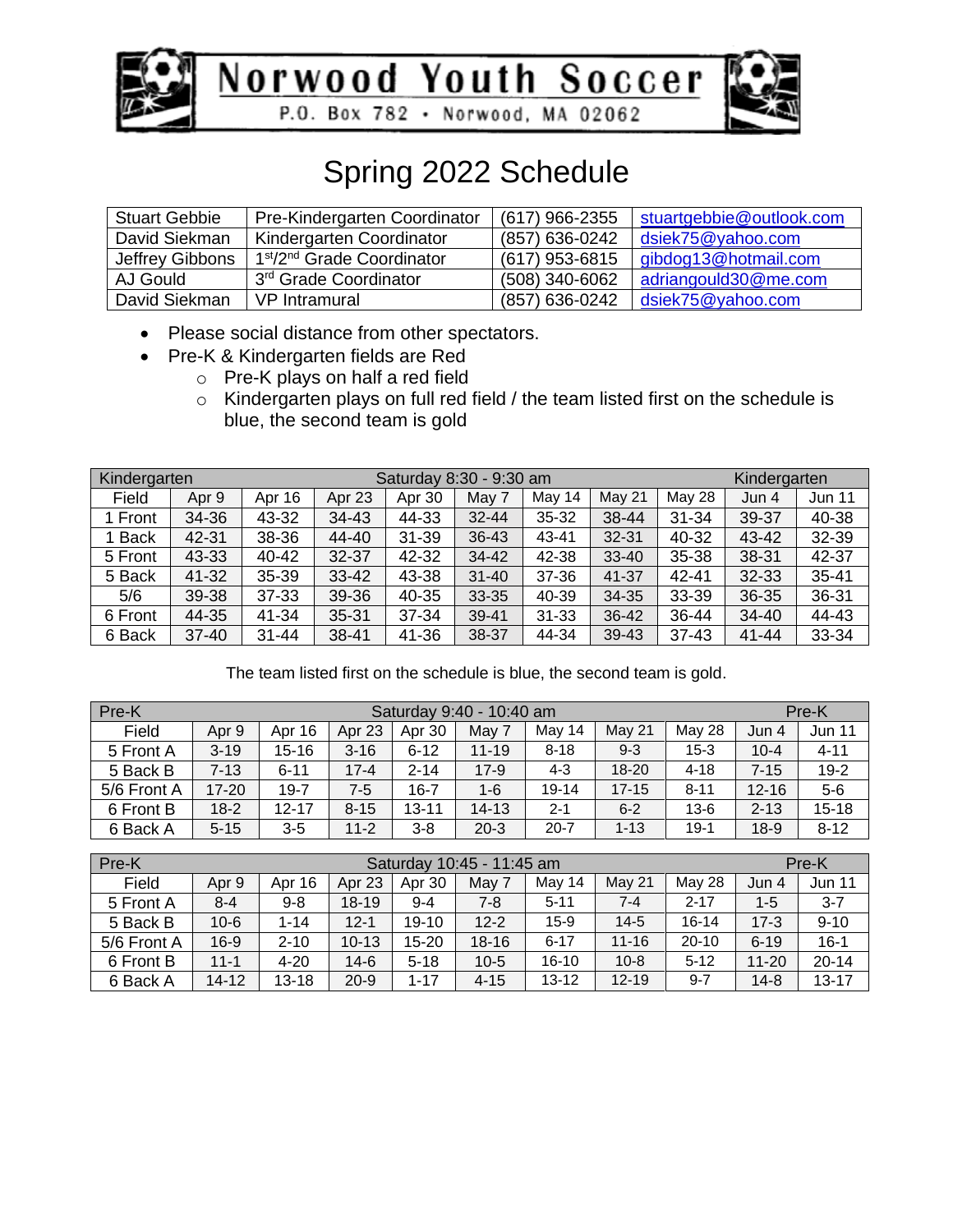



### Spring 2022 Intramural Team List

### **Pre-K Teams**

| No.             | Team              | Coach                                      |
|-----------------|-------------------|--------------------------------------------|
| 1               | Wave              | Danielle Weir / Bubba Weir                 |
| $\overline{2}$  | Spirit            | Elena Musto / Kelsey Bower                 |
| 3               | Pride             | Eric Peterson /                            |
| 4               | Courage           | Jadd Jennings / Tom Callahan               |
| 5               | Current           | Chrissie Marin / Joe Colella               |
| 6               | <b>Red Stars</b>  | Derek Shehata / Kris Bloch                 |
| $\overline{7}$  | Thorns            | Rachel Thornton / Liz Vail                 |
| 8               | Reign             | <b>Brian Tourtellott / Patrick Doherty</b> |
| 9               | Dash              | Chrissy Hill / Lauren Corcoran             |
| 10              | Rapids            | Shree Lamichhane / David Floyd             |
| 11              | <b>Timbers</b>    | Brian Jadro / Meaghan Kowalski             |
| 12 <sub>2</sub> | Sounders          | Ellen Barlett / Michael Fischer            |
| 13              | <b>White Caps</b> | Adam Dangelo / David Devaux                |
| 14              | Earthquake        | Peter Bowring / Andrea Murray              |
| 15              | <b>Union</b>      | Colleen Grace / Brian McGrath              |
| 16              | Dynamo            | Christine O'Brien / Armen Varadian         |
| 17              | Crew              | JJ Jackson / Gregg Wahhab                  |
| 18              | Fire              | Laura Zanowski / Jared Giblin              |
| 19              | United            | Matt Mitchell / Colleen Roche              |
| 20              | Galaxy            | Kerri Rowan / Mike Jacobs                  |

#### **Kindergarten Teams**

| No. | Team               | Coach                              |
|-----|--------------------|------------------------------------|
| 31  | Wolverhampton      | Jonny Bigos / Sean Butler          |
| 32  | West Ham           | Greg Polin / Brian Doherty         |
| 33  | Watford            | Rose Chamness / Patrick Dempsey    |
| 34  | Tottenham          | Philip Stobie / Carlos Velasquez   |
| 35  | Newcastle          | Derek Marin / Maria Calabrese      |
| 36  | Manchester         | Kahla Thames / Lauren Warren       |
| 37  | Liverpool          | Christina Carlton / Thomas Kelly   |
| 38  | Leicester          | Tina Plotegher / Michael Fischer   |
| 39  | Everton            | Meghan Freitas / Bryan Dunn        |
| 40  | <b>Burnley</b>     | Eric Peterson / Matt Crowley       |
| 41  | <b>Brentford</b>   | Jeff Gibbons / Joseph Colagiovanni |
| 42  | <b>Aston Villa</b> | Kate Kenney / Ann Fomenko          |
| 43  | Arsenal            | Nicole Varadian / Kurt Hofmann     |
| 44  | Chelsea            | Meghan MacMore / Sean Hoxie        |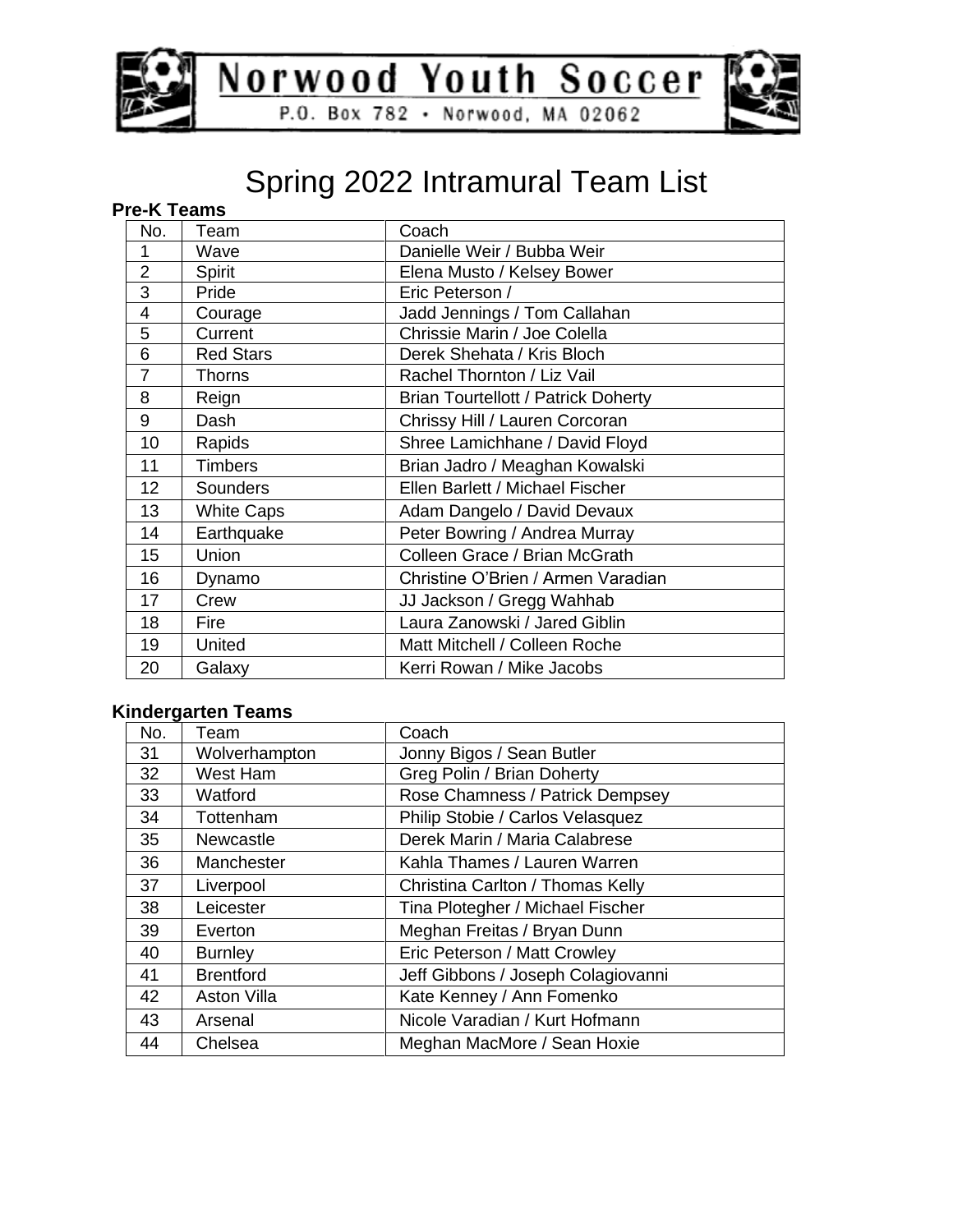



## Spring 2022 Intramural Team List

| No. | Team           | Practice  | Coach                               |
|-----|----------------|-----------|-------------------------------------|
| 51  | <b>Bou</b>     | Wednesday | Tim Power / Doug McInnis            |
| 52  | <b>Bell</b>    | Wednesday | Eric David / Christine O'Brien      |
| 53  | <b>Buksa</b>   | Wednesday | Matt Roberge / Mike Medeiros        |
| 54  | Jones          | Wednesday | Greg Ganz / Rob Conroy              |
| 55  | Farrell        | Wednesday | Brian Harty / Clemens Alt           |
| 56  | Bye            | Monday    | Brandon Denneen / Matthew Boschetto |
| 57  | Polster        | Monday    | Patrick Hughes / Ellen Bartlett     |
| 58  | Gill           | Monday    | Matthew Kowalski / Youness Alaoui   |
| 59  | McNamara       | Monday    | Luke Gormley / Matt Mitchell        |
| 60  | <b>Edwards</b> | Monday    | Ian Moorehouse / Kalin Kostandinov  |

#### **st /2nd Grade Boys Teams**

#### **st /2nd Grade Girls Teams**

| No. | Team    | Practice  | Coaches                                     |
|-----|---------|-----------|---------------------------------------------|
| 61  | O'Hara  | Wednesday | Kevin O'Rourke / Kimberly Dempsey           |
| 62  | Ertz    | Wednesday | Becca Mulvey / Erin Kennedy                 |
| 63  | Heath   | Wednesday | Christine Lamichhane / Molly Sinis          |
| 64  | Lloyd   | Wednesday | Tim Naughton / Patrick Doherty              |
| 65  | Naeher  | Wednesday | Sreejith Vengasseri Viswambar / Mark Negron |
| 66  | Fox     | Monday    | Ryan Bower / Maureen Magnan                 |
| 67  | Mewis   | Monday    | Brian Clark / Seamus Ryan                   |
| 68  | Kruger  | Monday    | Arianna Ospina / Camilo Ospina              |
| 69  | Morgan  | Monday    | Jeff Gibbons / Joe Colella                  |
| 70  | Rapinoe | Monday    | Stuart Gebbie /                             |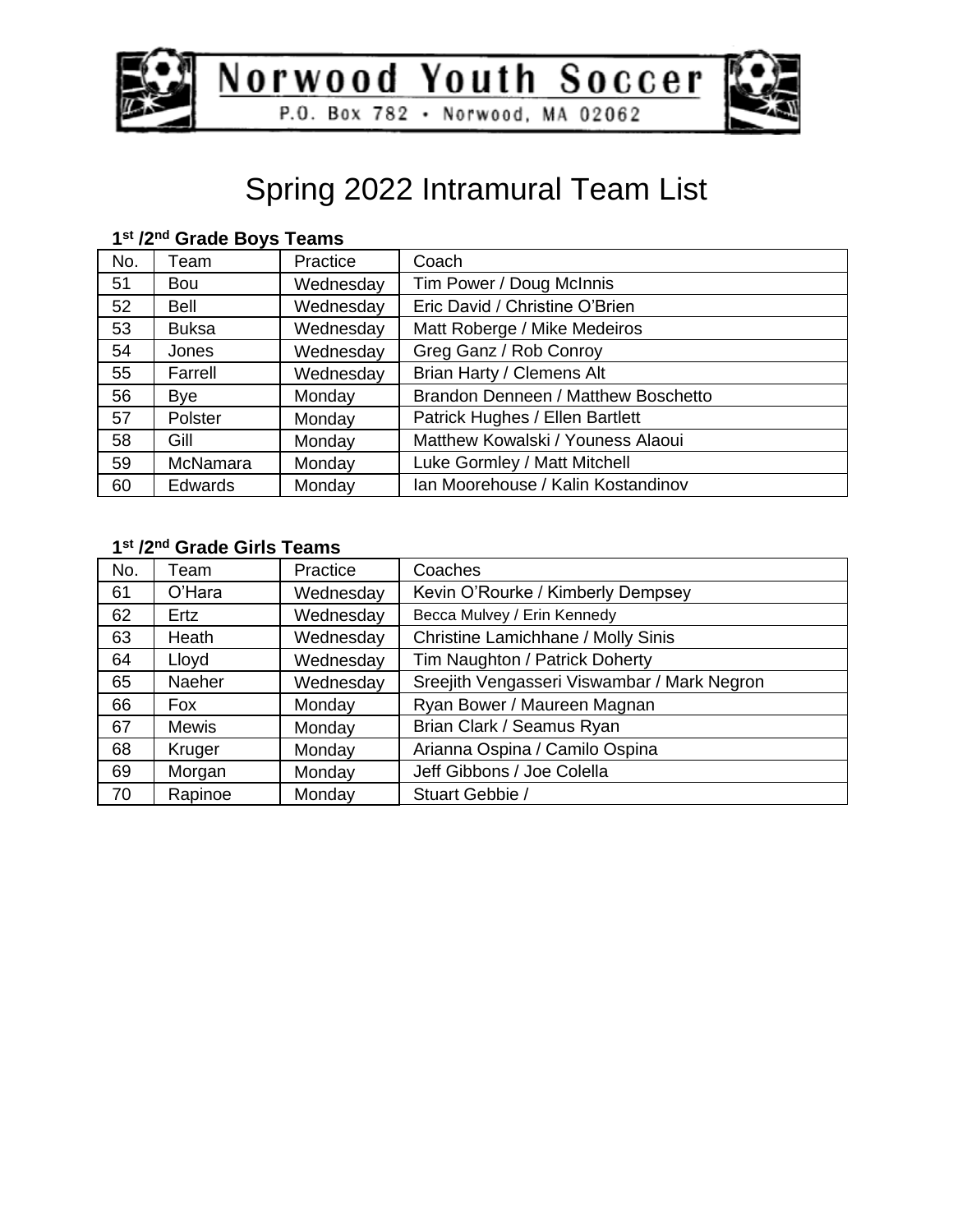

Norwood Youth Soccer P.O. Box 782 · Norwood, MA 02062



## Spring 2022 Field Layout